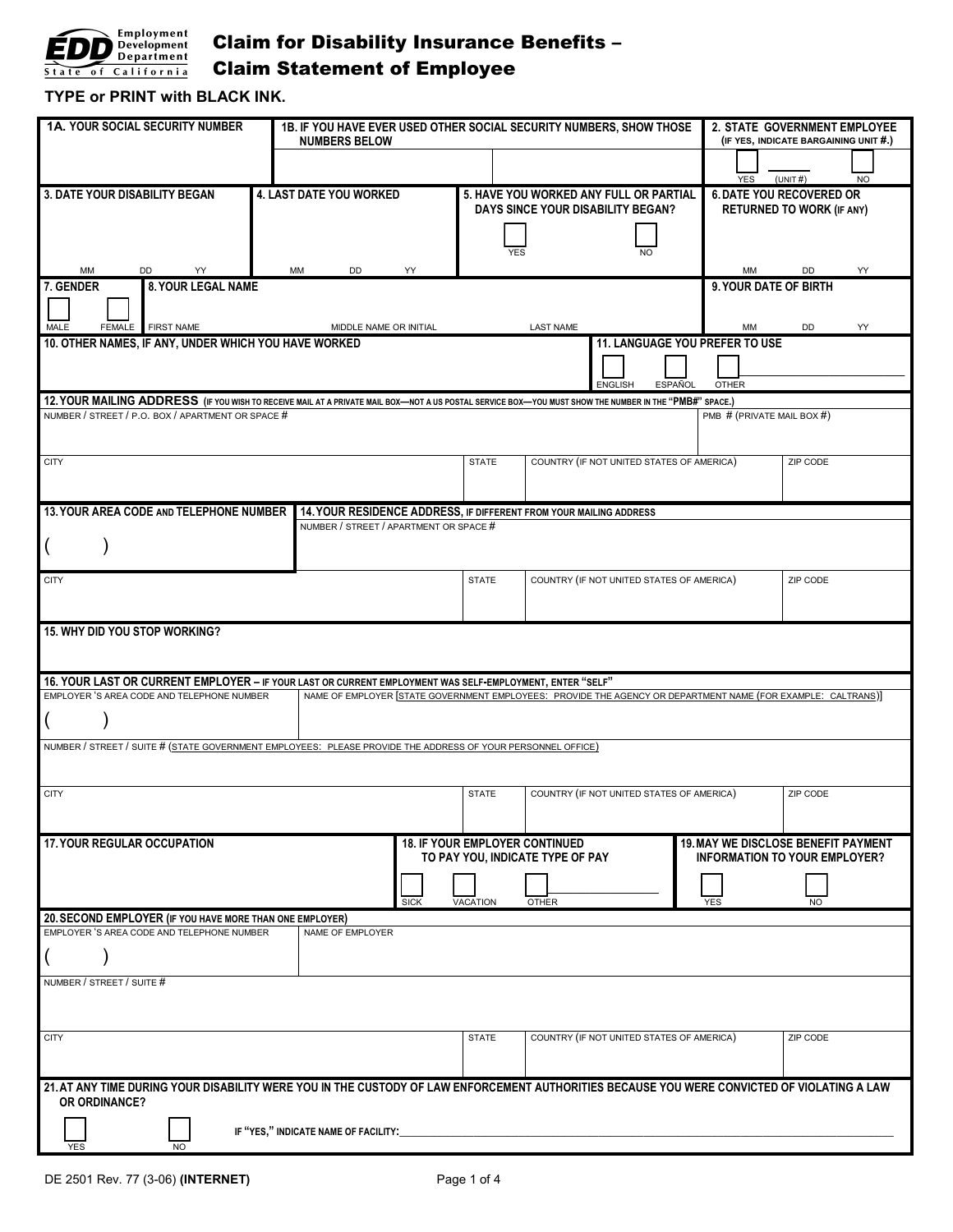## **Claim Statement of Employee - continued**

| 23. IF YOU ARE A RESIDENT OF AN ALCOHOLIC RECOVERY HOME OR A DRUG-FREE RESIDENTIAL FACILITY, SHOW THE NAME, TELEPHONE NUMBER, AND ADDRESS                                                                                                                                                                                                                                                                                                                                                                                                                                                                                                                                                                                                                                                                                                                                                                                                                                                                                                                                                                                                                                                                                                                                                                                                                                                                                          |              |                                   |                                                                                                                                    |  |
|------------------------------------------------------------------------------------------------------------------------------------------------------------------------------------------------------------------------------------------------------------------------------------------------------------------------------------------------------------------------------------------------------------------------------------------------------------------------------------------------------------------------------------------------------------------------------------------------------------------------------------------------------------------------------------------------------------------------------------------------------------------------------------------------------------------------------------------------------------------------------------------------------------------------------------------------------------------------------------------------------------------------------------------------------------------------------------------------------------------------------------------------------------------------------------------------------------------------------------------------------------------------------------------------------------------------------------------------------------------------------------------------------------------------------------|--------------|-----------------------------------|------------------------------------------------------------------------------------------------------------------------------------|--|
| NAME OF FACILITY                                                                                                                                                                                                                                                                                                                                                                                                                                                                                                                                                                                                                                                                                                                                                                                                                                                                                                                                                                                                                                                                                                                                                                                                                                                                                                                                                                                                                   |              |                                   | FACILITY AREA CODE AND TELEPHONE NUMBER                                                                                            |  |
|                                                                                                                                                                                                                                                                                                                                                                                                                                                                                                                                                                                                                                                                                                                                                                                                                                                                                                                                                                                                                                                                                                                                                                                                                                                                                                                                                                                                                                    |              |                                   |                                                                                                                                    |  |
|                                                                                                                                                                                                                                                                                                                                                                                                                                                                                                                                                                                                                                                                                                                                                                                                                                                                                                                                                                                                                                                                                                                                                                                                                                                                                                                                                                                                                                    |              |                                   |                                                                                                                                    |  |
| ADDRESS OF FACILITY (NUMBER AND STREET / CITY / STATE / ZIP CODE)                                                                                                                                                                                                                                                                                                                                                                                                                                                                                                                                                                                                                                                                                                                                                                                                                                                                                                                                                                                                                                                                                                                                                                                                                                                                                                                                                                  |              |                                   |                                                                                                                                    |  |
| 24. HAVE YOU FILED OR DO YOU INTEND TO FILE<br><b>25. WAS THIS DISABILITY CAUSED</b>                                                                                                                                                                                                                                                                                                                                                                                                                                                                                                                                                                                                                                                                                                                                                                                                                                                                                                                                                                                                                                                                                                                                                                                                                                                                                                                                               |              |                                   | 26. DATE(S) OF INJURY SHOWN ON YOUR WORKERS' COMPENSATION CLAIM                                                                    |  |
| <b>FOR WORKERS' COMPENSATION BENEFITS?</b><br>BY YOUR JOB?<br><b>YES</b><br>YES-COMPLETE ITEMS 25 THROUGH 32<br>N <sub>O</sub><br>NO- COMPLETE ITEMS 25, 31 AND 32                                                                                                                                                                                                                                                                                                                                                                                                                                                                                                                                                                                                                                                                                                                                                                                                                                                                                                                                                                                                                                                                                                                                                                                                                                                                 |              |                                   |                                                                                                                                    |  |
| 27. WORKERS' COMPENSATION INSURANCE COMPANY                                                                                                                                                                                                                                                                                                                                                                                                                                                                                                                                                                                                                                                                                                                                                                                                                                                                                                                                                                                                                                                                                                                                                                                                                                                                                                                                                                                        |              |                                   |                                                                                                                                    |  |
| <b>COMPANY NAME</b>                                                                                                                                                                                                                                                                                                                                                                                                                                                                                                                                                                                                                                                                                                                                                                                                                                                                                                                                                                                                                                                                                                                                                                                                                                                                                                                                                                                                                |              |                                   | COMPANY AREA CODE AND TELEPHONE NUMBER                                                                                             |  |
|                                                                                                                                                                                                                                                                                                                                                                                                                                                                                                                                                                                                                                                                                                                                                                                                                                                                                                                                                                                                                                                                                                                                                                                                                                                                                                                                                                                                                                    |              |                                   |                                                                                                                                    |  |
|                                                                                                                                                                                                                                                                                                                                                                                                                                                                                                                                                                                                                                                                                                                                                                                                                                                                                                                                                                                                                                                                                                                                                                                                                                                                                                                                                                                                                                    |              |                                   |                                                                                                                                    |  |
| NUMBER / STREET / SUITE #                                                                                                                                                                                                                                                                                                                                                                                                                                                                                                                                                                                                                                                                                                                                                                                                                                                                                                                                                                                                                                                                                                                                                                                                                                                                                                                                                                                                          |              |                                   |                                                                                                                                    |  |
| <b>CITY</b>                                                                                                                                                                                                                                                                                                                                                                                                                                                                                                                                                                                                                                                                                                                                                                                                                                                                                                                                                                                                                                                                                                                                                                                                                                                                                                                                                                                                                        | <b>STATE</b> | ZIP CODE                          | YOUR WORKERS' COMPENSATION CLAIM NUMBER                                                                                            |  |
|                                                                                                                                                                                                                                                                                                                                                                                                                                                                                                                                                                                                                                                                                                                                                                                                                                                                                                                                                                                                                                                                                                                                                                                                                                                                                                                                                                                                                                    |              |                                   |                                                                                                                                    |  |
| <b>28. WORKERS' COMPENSATION ADJUSTER</b>                                                                                                                                                                                                                                                                                                                                                                                                                                                                                                                                                                                                                                                                                                                                                                                                                                                                                                                                                                                                                                                                                                                                                                                                                                                                                                                                                                                          |              |                                   |                                                                                                                                    |  |
| <b>ADJUSTER NAME</b>                                                                                                                                                                                                                                                                                                                                                                                                                                                                                                                                                                                                                                                                                                                                                                                                                                                                                                                                                                                                                                                                                                                                                                                                                                                                                                                                                                                                               |              |                                   | ADJUSTER AREA CODE AND TELEPHONE NUMBER                                                                                            |  |
|                                                                                                                                                                                                                                                                                                                                                                                                                                                                                                                                                                                                                                                                                                                                                                                                                                                                                                                                                                                                                                                                                                                                                                                                                                                                                                                                                                                                                                    |              |                                   |                                                                                                                                    |  |
|                                                                                                                                                                                                                                                                                                                                                                                                                                                                                                                                                                                                                                                                                                                                                                                                                                                                                                                                                                                                                                                                                                                                                                                                                                                                                                                                                                                                                                    |              |                                   |                                                                                                                                    |  |
| 29. EMPLOYER SHOWN ON YOUR WORKERS' COMPENSATION CLAIM                                                                                                                                                                                                                                                                                                                                                                                                                                                                                                                                                                                                                                                                                                                                                                                                                                                                                                                                                                                                                                                                                                                                                                                                                                                                                                                                                                             |              |                                   |                                                                                                                                    |  |
| <b>EMPLOYER NAME</b>                                                                                                                                                                                                                                                                                                                                                                                                                                                                                                                                                                                                                                                                                                                                                                                                                                                                                                                                                                                                                                                                                                                                                                                                                                                                                                                                                                                                               |              |                                   | EMPLOYER AREA CODE AND TELEPHONE NUMBER                                                                                            |  |
|                                                                                                                                                                                                                                                                                                                                                                                                                                                                                                                                                                                                                                                                                                                                                                                                                                                                                                                                                                                                                                                                                                                                                                                                                                                                                                                                                                                                                                    |              |                                   |                                                                                                                                    |  |
|                                                                                                                                                                                                                                                                                                                                                                                                                                                                                                                                                                                                                                                                                                                                                                                                                                                                                                                                                                                                                                                                                                                                                                                                                                                                                                                                                                                                                                    |              |                                   |                                                                                                                                    |  |
| 30. YOUR ATTORNEY (IF ANY) FOR YOUR WORKERS' COMPENSATION CASE                                                                                                                                                                                                                                                                                                                                                                                                                                                                                                                                                                                                                                                                                                                                                                                                                                                                                                                                                                                                                                                                                                                                                                                                                                                                                                                                                                     |              |                                   |                                                                                                                                    |  |
| <b>ATTORNEY NAME</b>                                                                                                                                                                                                                                                                                                                                                                                                                                                                                                                                                                                                                                                                                                                                                                                                                                                                                                                                                                                                                                                                                                                                                                                                                                                                                                                                                                                                               |              |                                   | ATTORNEY AREA CODE AND TELEPHONE NUMBER                                                                                            |  |
|                                                                                                                                                                                                                                                                                                                                                                                                                                                                                                                                                                                                                                                                                                                                                                                                                                                                                                                                                                                                                                                                                                                                                                                                                                                                                                                                                                                                                                    |              |                                   |                                                                                                                                    |  |
| NUMBER / STREET / SUITE #                                                                                                                                                                                                                                                                                                                                                                                                                                                                                                                                                                                                                                                                                                                                                                                                                                                                                                                                                                                                                                                                                                                                                                                                                                                                                                                                                                                                          |              |                                   |                                                                                                                                    |  |
|                                                                                                                                                                                                                                                                                                                                                                                                                                                                                                                                                                                                                                                                                                                                                                                                                                                                                                                                                                                                                                                                                                                                                                                                                                                                                                                                                                                                                                    |              |                                   |                                                                                                                                    |  |
|                                                                                                                                                                                                                                                                                                                                                                                                                                                                                                                                                                                                                                                                                                                                                                                                                                                                                                                                                                                                                                                                                                                                                                                                                                                                                                                                                                                                                                    |              |                                   |                                                                                                                                    |  |
| <b>CITY</b>                                                                                                                                                                                                                                                                                                                                                                                                                                                                                                                                                                                                                                                                                                                                                                                                                                                                                                                                                                                                                                                                                                                                                                                                                                                                                                                                                                                                                        | <b>STATE</b> | ZIP CODE                          | WORKERS' COMPENSATION APPEALS BOARD CASE NUMBER                                                                                    |  |
|                                                                                                                                                                                                                                                                                                                                                                                                                                                                                                                                                                                                                                                                                                                                                                                                                                                                                                                                                                                                                                                                                                                                                                                                                                                                                                                                                                                                                                    |              |                                   |                                                                                                                                    |  |
|                                                                                                                                                                                                                                                                                                                                                                                                                                                                                                                                                                                                                                                                                                                                                                                                                                                                                                                                                                                                                                                                                                                                                                                                                                                                                                                                                                                                                                    |              |                                   |                                                                                                                                    |  |
| PLEASE REVIEW, SIGN, AND DATE BOTH NO. 31 AND NO. 32.                                                                                                                                                                                                                                                                                                                                                                                                                                                                                                                                                                                                                                                                                                                                                                                                                                                                                                                                                                                                                                                                                                                                                                                                                                                                                                                                                                              |              |                                   |                                                                                                                                    |  |
|                                                                                                                                                                                                                                                                                                                                                                                                                                                                                                                                                                                                                                                                                                                                                                                                                                                                                                                                                                                                                                                                                                                                                                                                                                                                                                                                                                                                                                    |              |                                   |                                                                                                                                    |  |
| 31. Health Insurance Portability and Accountability Act Authorization. I authorize any physician, practitioner, hospital, vocational rehabilitation counselor, or workers' compensation<br>insurance carrier to furnish and disclose to employees of California Employment Development Department (EDD) all facts concerning my disability that are within their knowledge and to<br>allow inspection of and provide copies of any medical, vocational rehabilitation, and billing records concerning my disability that are under their control. I understand that EDD may disclose<br>information as authorized by the California Unemployment Insurance Code and that such redisclosed information may no longer be protected by this rule. I agree that photocopies of this<br>authorization shall be as valid as the original. I understand that, unless revoked by me in writing, this authorization is valid for fifteen years from the date received by EDD or the effective<br>date of the claim, whichever is later. I understand that I may not revoke this authorization to avoid prosecution or to prevent EDD's recovery of monies to which it is legally entitled.                                                                                                                                                                                                                                                  |              |                                   |                                                                                                                                    |  |
| (DO NOT PRINT)<br><b>Claimant's Signature</b><br>Date Signed                                                                                                                                                                                                                                                                                                                                                                                                                                                                                                                                                                                                                                                                                                                                                                                                                                                                                                                                                                                                                                                                                                                                                                                                                                                                                                                                                                       |              |                                   |                                                                                                                                    |  |
|                                                                                                                                                                                                                                                                                                                                                                                                                                                                                                                                                                                                                                                                                                                                                                                                                                                                                                                                                                                                                                                                                                                                                                                                                                                                                                                                                                                                                                    |              |                                   |                                                                                                                                    |  |
| 32. Declaration and Signature. By my signature on this claim statement, I claim benefits and certify that for the period covered by this claim I was unemployed and disabled. I understand that<br>willfully making a false statement or concealing a material fact in order to obtain payment of benefits is a violation of California law and that such violation is punishable by imprisonment or<br>fine or both. I declare under penalty of perjury that the foregoing statement, including any accompanying statements, is to the best of my knowledge and belief true, correct, and complete.<br>By my signature on this claim statement, I authorize the California Department of Industrial Relations and my employer to furnish and disclose to State Disability Insurance all facts<br>concerning my disability, wages or earnings, and benefit payments that are within their knowledge. By my signature on this claim statement, I authorize release and use of information as<br>stated in the "Information Collection and Access" portion of this form. I agree that photocopies of this authorization shall be as valid as the original, and I understand that authorizations<br>contained in this claim statement are granted for a period of fifteen years from the date of my signature or the effective date of the claim, whichever is later.<br>(DO NOT PRINT)<br><b>Claimant's Signature</b><br>Date Signed |              |                                   |                                                                                                                                    |  |
|                                                                                                                                                                                                                                                                                                                                                                                                                                                                                                                                                                                                                                                                                                                                                                                                                                                                                                                                                                                                                                                                                                                                                                                                                                                                                                                                                                                                                                    |              |                                   |                                                                                                                                    |  |
| If your signature is made by mark (X), it must be attested by two witnesses with their addresses                                                                                                                                                                                                                                                                                                                                                                                                                                                                                                                                                                                                                                                                                                                                                                                                                                                                                                                                                                                                                                                                                                                                                                                                                                                                                                                                   |              |                                   |                                                                                                                                    |  |
| 1 <sup>st</sup> Witness Signature and Address                                                                                                                                                                                                                                                                                                                                                                                                                                                                                                                                                                                                                                                                                                                                                                                                                                                                                                                                                                                                                                                                                                                                                                                                                                                                                                                                                                                      |              | 2nd Witness Signature and Address |                                                                                                                                    |  |
|                                                                                                                                                                                                                                                                                                                                                                                                                                                                                                                                                                                                                                                                                                                                                                                                                                                                                                                                                                                                                                                                                                                                                                                                                                                                                                                                                                                                                                    |              |                                   |                                                                                                                                    |  |
| 33. Personal Representative signing on behalf of claimant must complete the following: I                                                                                                                                                                                                                                                                                                                                                                                                                                                                                                                                                                                                                                                                                                                                                                                                                                                                                                                                                                                                                                                                                                                                                                                                                                                                                                                                           |              |                                   | , represent the claimant in this matter as authorized                                                                              |  |
| by power of attorney (attach copy)                                                                                                                                                                                                                                                                                                                                                                                                                                                                                                                                                                                                                                                                                                                                                                                                                                                                                                                                                                                                                                                                                                                                                                                                                                                                                                                                                                                                 |              |                                   | Declaration of Individual Claiming Disability Insurance Benefits Due an Incapacitated or Deceased Claimant, DE 2522 (see pg. A,#4) |  |
| (DO NOT PRINT)<br>Personal Representative's Signature                                                                                                                                                                                                                                                                                                                                                                                                                                                                                                                                                                                                                                                                                                                                                                                                                                                                                                                                                                                                                                                                                                                                                                                                                                                                                                                                                                              |              | Date Signed                       |                                                                                                                                    |  |
|                                                                                                                                                                                                                                                                                                                                                                                                                                                                                                                                                                                                                                                                                                                                                                                                                                                                                                                                                                                                                                                                                                                                                                                                                                                                                                                                                                                                                                    |              |                                   |                                                                                                                                    |  |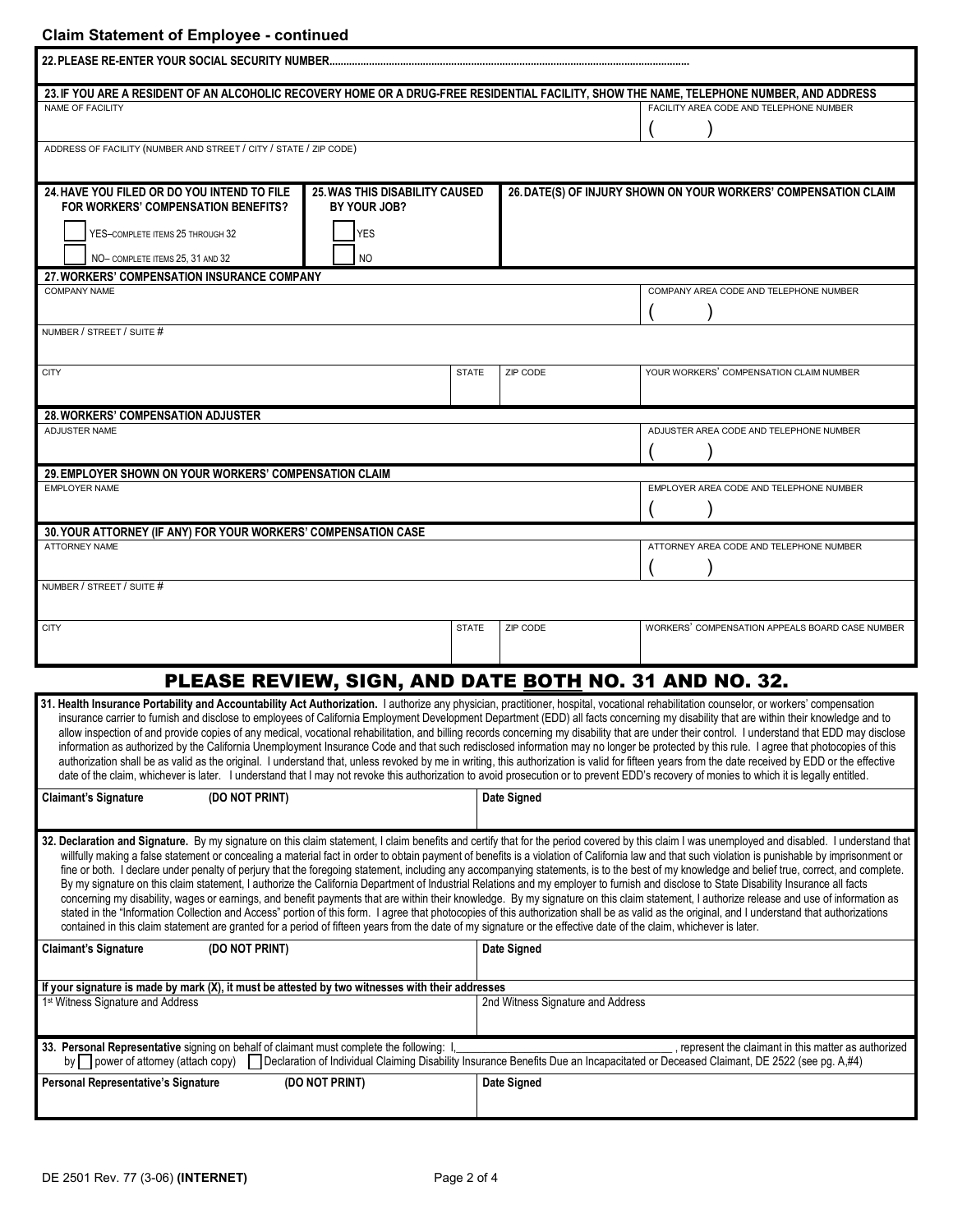

Claim for Disability Insurance Benefits – Doctor's Certificate

**TYPE or PRINT with BLACK INK.** 

| <b>34. PATIENT'S FILE NUMBER</b>                                                                                                                                                                                                                                                                                                                                                                                     | <b>35. PATIENT'S SOCIAL SECURITY NO.</b>                                                                                                                                                                                                                                                                                                                                                                                                  | <b>36. PATIENT'S LAST NAME</b>                                                |                                                                                                                                                             |                                                                                                                                        |  |
|----------------------------------------------------------------------------------------------------------------------------------------------------------------------------------------------------------------------------------------------------------------------------------------------------------------------------------------------------------------------------------------------------------------------|-------------------------------------------------------------------------------------------------------------------------------------------------------------------------------------------------------------------------------------------------------------------------------------------------------------------------------------------------------------------------------------------------------------------------------------------|-------------------------------------------------------------------------------|-------------------------------------------------------------------------------------------------------------------------------------------------------------|----------------------------------------------------------------------------------------------------------------------------------------|--|
| <b>37. DOCTOR'S NAME AS SHOWN ON LICENSE</b>                                                                                                                                                                                                                                                                                                                                                                         |                                                                                                                                                                                                                                                                                                                                                                                                                                           | <b>38. DOCTOR'S TELEPHONE NUMBER</b><br><b>39. DOCTOR'S STATE LICENSE NO.</b> |                                                                                                                                                             |                                                                                                                                        |  |
| 40. DOCTOR'S ADDRESS - NUMBER AND STREET, CITY, STATE, COUNTRY (IF NOT USA), ZIP CODE. POST OFFICE BOX NUMBER IS NOT ACCEPTED AS THE SOLE ADDRESS                                                                                                                                                                                                                                                                    |                                                                                                                                                                                                                                                                                                                                                                                                                                           |                                                                               |                                                                                                                                                             |                                                                                                                                        |  |
| 41. THIS PATIENT HAS BEEN UNDER MY CARE AND TREATMENT FOR THIS MEDICAL PROBLEM                                                                                                                                                                                                                                                                                                                                       |                                                                                                                                                                                                                                                                                                                                                                                                                                           | DAILY                                                                         | <b>WEEKLY</b><br><b>MONTHLY</b>                                                                                                                             | <b>AS NEEDED</b>                                                                                                                       |  |
| 42. AT ANY TIME DURING YOUR ATTENDANCE FOR THIS MEDICAL PROBLEM, HAS THE PATIENT<br>BEEN INCAPABLE OF PERFORMING HIS/HER REGULAR OR CUSTOMARY WORK?<br>YES - ENTER DATE DISABILITY BEGAN:<br>NO - SKIP TO THE DOCTOR'S<br><b>CERTIFICATION SECTION</b>                                                                                                                                                               |                                                                                                                                                                                                                                                                                                                                                                                                                                           |                                                                               | 43. DATE YOU RELEASED OR ANTICIPATE RELEASING PATIENT<br>TO RETURN TO HIS/HER REGULAR / CUSTOMARY WORK<br>("UNKNOWN," "INDEFINITE,"<br>ETC., NOT ACCEPTED.) |                                                                                                                                        |  |
| 44. ICD9 DISEASE CODE, PRIMARY (REQUIRED UNLESS DIAGNOSIS NOT YET OBTAINED)                                                                                                                                                                                                                                                                                                                                          |                                                                                                                                                                                                                                                                                                                                                                                                                                           |                                                                               | 45. ICD9 DISEASE CODE(S), SECONDARY                                                                                                                         |                                                                                                                                        |  |
| 46. DIAGNOSIS (REQUIRED) - IF NO DIAGNOSIS HAS BEEN DETERMINED, ENTER OBJECTIVE FINDINGS OR A DETAILED STATEMENT OF SYMPTOMS                                                                                                                                                                                                                                                                                         |                                                                                                                                                                                                                                                                                                                                                                                                                                           |                                                                               |                                                                                                                                                             |                                                                                                                                        |  |
| 47. FINDINGS - STATE NATURE, SEVERITY, AND EXTENT OF THE INCAPACITATING DISEASE OR INJURY. INCLUDE ANY OTHER DISABLING CONDITIONS                                                                                                                                                                                                                                                                                    |                                                                                                                                                                                                                                                                                                                                                                                                                                           |                                                                               |                                                                                                                                                             |                                                                                                                                        |  |
| 48. TYPE OF TREATMENT / MEDICATION RENDERED TO PATIENT                                                                                                                                                                                                                                                                                                                                                               |                                                                                                                                                                                                                                                                                                                                                                                                                                           |                                                                               | 49. IF PATIENT WAS HOSPITALIZED, PROVIDE DATES OF ENTRY<br>AND DISCHARGE                                                                                    |                                                                                                                                        |  |
| 50. DATE AND TYPE OF SURGERY / PROCEDURE PERFORMED OR TO BE PERFORMED                                                                                                                                                                                                                                                                                                                                                |                                                                                                                                                                                                                                                                                                                                                                                                                                           |                                                                               | <b>ICD9 PROCEDURE CODE(S)</b>                                                                                                                               |                                                                                                                                        |  |
| 51. IF PATIENT IS NOW PREGNANT OR HAS BEEN PREGNANT, WHAT DATE DID<br><b>PREGNANCY TERMINATE OR WHAT DATE DO YOU EXPECT DELIVERY?</b>                                                                                                                                                                                                                                                                                |                                                                                                                                                                                                                                                                                                                                                                                                                                           |                                                                               |                                                                                                                                                             | 52. IF PREGNANCY IS / WAS ABNORMAL, STATE THE ABNORMAL AND<br>INVOLUNTARY COMPLICATION CAUSING MATERNAL DISABILITY                     |  |
|                                                                                                                                                                                                                                                                                                                                                                                                                      |                                                                                                                                                                                                                                                                                                                                                                                                                                           |                                                                               |                                                                                                                                                             |                                                                                                                                        |  |
| HAS AGGRAVATED PRE-EXISTING CONDITIONS.)                                                                                                                                                                                                                                                                                                                                                                             | 53. BASED ON YOUR EXAMINATION OF PATIENT, IS THIS<br>54. ARE YOU COMPLETING THIS FORM FOR THE SOLE<br>DISABILITY THE RESULT OF "OCCUPATION." EITHER AS<br>PURPOSE OF REFERRAL / RECOMMENDATION TO AN<br>AN "INDUSTRIAL ACCIDENT" OR AS AN "OCCUPATIONAL<br>ALCOHOLIC RECOVERY HOME OR DRUG-FREE<br>RESIDENTIAL FACILITY AS INDICATED BY THE PATIENT IN<br><b>DISEASE"? (INCLUDE SITUATIONS WHERE PATIENT'S OCCUPATION</b><br>QUESTION 23? |                                                                               |                                                                                                                                                             | 55. WOULD DISCLOSURE OF THIS<br><b>INFORMATION TO YOUR PATIENT</b><br><b>BE MEDICALLY OR</b><br>PSYCHOLOGICALLY<br><b>DETRIMENTAL?</b> |  |
| <b>YES</b><br><b>NO</b>                                                                                                                                                                                                                                                                                                                                                                                              | <b>YES</b>                                                                                                                                                                                                                                                                                                                                                                                                                                | <b>NO</b>                                                                     |                                                                                                                                                             | <b>YES</b><br><b>NO</b>                                                                                                                |  |
| Doctor's Certification and Signature (REQUIRED): Having considered the patient's regular or customary work, I certify under penalty of perjury that, based on my<br>examination, this Doctor's Certificate truly describes the patient's disability (if any) and the estimated duration thereof.<br>I further certify that I am a<br>licensed to practice in the State of<br>(TYPE OF DOCTOR)<br>(SPECIALTY, IF ANY) |                                                                                                                                                                                                                                                                                                                                                                                                                                           |                                                                               |                                                                                                                                                             |                                                                                                                                        |  |
|                                                                                                                                                                                                                                                                                                                                                                                                                      |                                                                                                                                                                                                                                                                                                                                                                                                                                           |                                                                               |                                                                                                                                                             |                                                                                                                                        |  |
|                                                                                                                                                                                                                                                                                                                                                                                                                      | ORIGINAL SIGNATURE OF ATTENDING DOCTOR - RUBBER STAMP IS NOT ACCEPTABLE                                                                                                                                                                                                                                                                                                                                                                   |                                                                               |                                                                                                                                                             | <b>DATE SIGNED</b>                                                                                                                     |  |

Under sections 2116 and 2122 of the California Unemployment Insurance Code, it is a violation for any individual who, with intent to defraud, falsely certifies the medical condition of any person in order to obtain disability insurance benefits, whether for the maker or for any other person, and is punishable by imprisonment and/or a fine not exceeding \$20,000. Section 1143 requires additional administrative penalties.